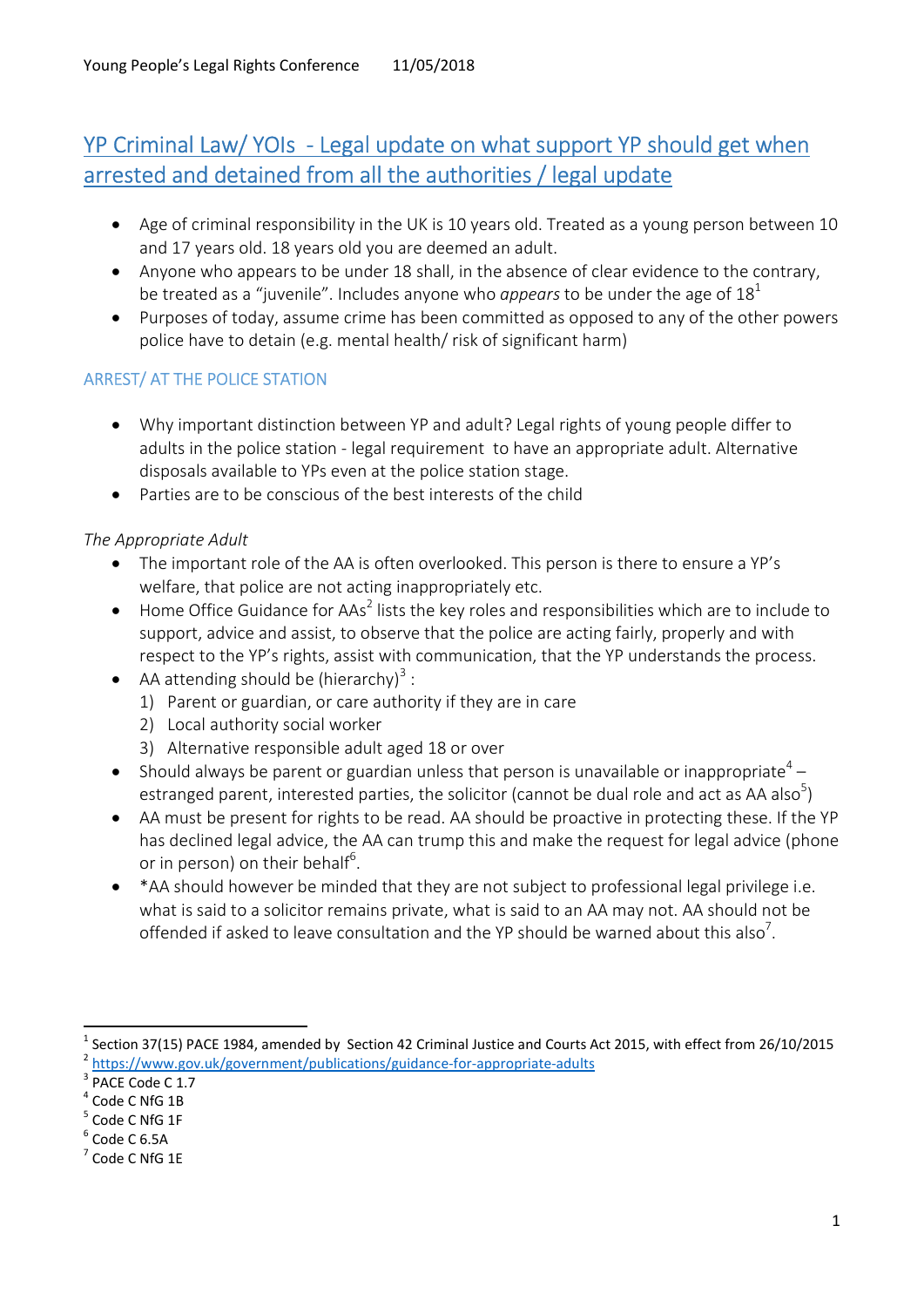#### Getting a Solicitor

- $\bullet$  A right on arrest and detention; right to free and independent legal advice<sup>8</sup> any time during detention. On phone or in person.
- May ask for own solicitor if you know one or have used one before
- Or ask for the Duty Solicitor as much as the police may phone them, they are not connected with the police
- Solicitor 'instructed' for the whole of a YP's police station case, and further
- Find a solicitor the YP likes. The more times they have contact, the more background knowledge is known about the YP (background, family, court orders etc), the better the representation.
- The legal aspects of detention must always be dealt with by a lawyer. An AA and a solicitor are not substitutes for the other. Lawyers advises on the strength of the evidence, legality of the detention, the legality of the interview questioning, the legality of the charge etc. – can advise on 'out of court disposals'

The caution: why this is so important to have legal advice at this stage?

"You do not have to say anything // but it may harm your defence if you do not mention when questioned something that you later rely on in court // Anything you do say may be given in evidence"

- the most misunderstood part of the police station process. Police stations can be stressful, take time. People say things simply to get out. It is important that at YP has advice to them about how to conduct their best interview.
- It essential that a YP gets legal advice, and does not rely on advice from the AA who may not be legally trained or may have an interest in the YP 'owning up', or having the process dealt with quickly.
- Solicitors can ensure the whole police station process is done lawfully, advise on all aspects, protect rights, make representations when something is not correct.

## REMAND AT THE POLICE STATION

- If bail is refused to a YP, they should be transferred from the police station to local authority accommodation. Duty on the custody officer, unless:
	- a) Impracticable to do so
	- b) Aged 12-17, no secure accommodation is available and other LAA would not be adequate for public protection
- $\bullet$  Juvenile Detention Certificate given to the court in accordance with PACE 1987, s38(7) must show why the juvenile was kept in the police station.
- $\bullet$  Their care must be monitored and supervised by an officer of inspector rank or above<sup>9</sup>.
- Police must provide the certificate to enable the lawfulness of the detention to be challenged $^{10}$ . Civil solicitors can

<sup>-</sup> $8^8$  Code C 6

 $^9$  Code C 16.7

<sup>10</sup> Code C 16.7A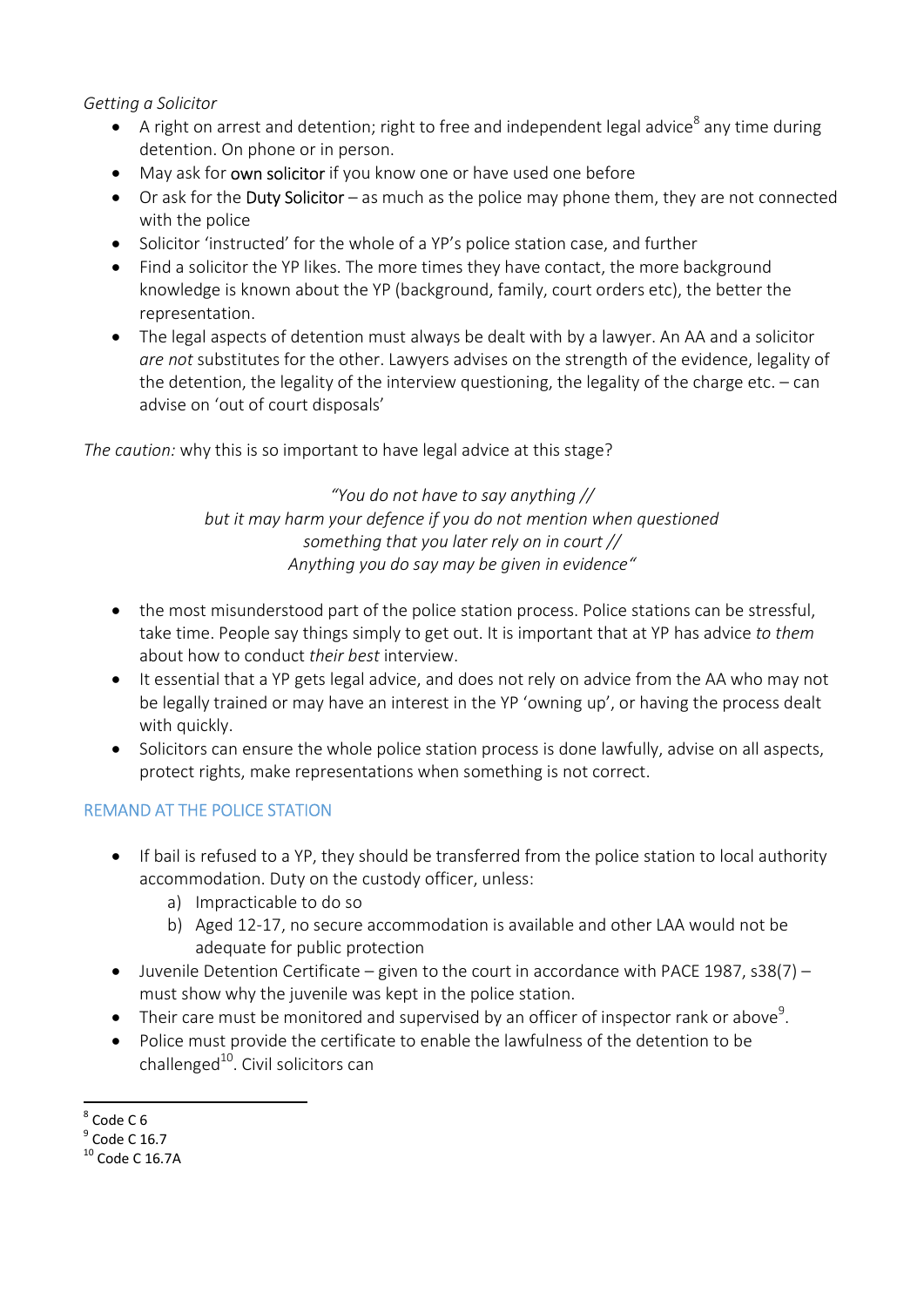#### ATTENDING COURT

- If a YP is charged with an offence they will be given a sheet telling them the charge and which Youth Court to attend. The Youth Court is private, so the public are not allowed to sit in court to listen.
- Should have a solicitor; should speak with one early in the process and make sure they can attend court to represent the YP. Why beneficial? Able to get details of the case early, review it and in some cases for example make representations to the Prosecution that the case has no merit and should be dropped, or referred back for an out of court disposal.

#### Likely people to meet

| Solicitor(own or Duty) --     | Legal advice, representation in court, talks to the<br>court on the YP's behalf                                                                                                                                                                                                                                             |
|-------------------------------|-----------------------------------------------------------------------------------------------------------------------------------------------------------------------------------------------------------------------------------------------------------------------------------------------------------------------------|
| Appropriate Adult --          | Parent, guardian or care authority                                                                                                                                                                                                                                                                                          |
| Youth Offending Team (YOT) -- | Multi-agency team that is coordinated by a local<br>authority, which is overseen by the Youth Justice<br>Board <sup>11</sup>                                                                                                                                                                                                |
|                               | Engages with the YP within the criminal justice<br>system, recommends to the court the sort of<br>sentence that may be received, oversees orders<br>given by the court. Aim, to divert from crime.                                                                                                                          |
| Mental Health staff --        | Services to improve the health and justice<br>outcomes for adults and children who come into<br>contact with the youth and criminal justice<br>systems where a range of complex needs are<br>identified as factors in their offending<br>behaviour <sup>12</sup><br>Mental health reports, 'in the community'<br>engagement |

#### REMAND AT COURT - LASPO 2012

| Remand to Local Authority<br>Accommodation (RLAA)<br>$-$ Section 92/93                                                 | The local authority is responsible for providing the most suitable<br>accommodation for a child-this can be living at home, with a<br>relative, in foster care or in a children's home. |
|------------------------------------------------------------------------------------------------------------------------|-----------------------------------------------------------------------------------------------------------------------------------------------------------------------------------------|
| <b>YP</b> ages 12-17<br>$\bullet$<br>Typically must be<br>$\bullet$<br>legally represented<br>• "a looked after child" | All YPs not granted bail are RLAA'd unless the conditions are met to<br>justify remanding the child to youth detention<br>accommodation (custody) as below.                             |
|                                                                                                                        | When a child is RLAA'd a court can impose conditions                                                                                                                                    |
| $1st$ set of conditions for youth                                                                                      | "Necessity" – to protect public from death serious personal injury by                                                                                                                   |

<sup>&</sup>lt;sup>11</sup> https://en.wikipedia.org/wiki/Youth\_Offending\_Team

<sup>&</sup>lt;sup>12</sup> http://www.together-uk.org/our-mental-health-services/criminal-justice-mental-health/liaison-and-diversion/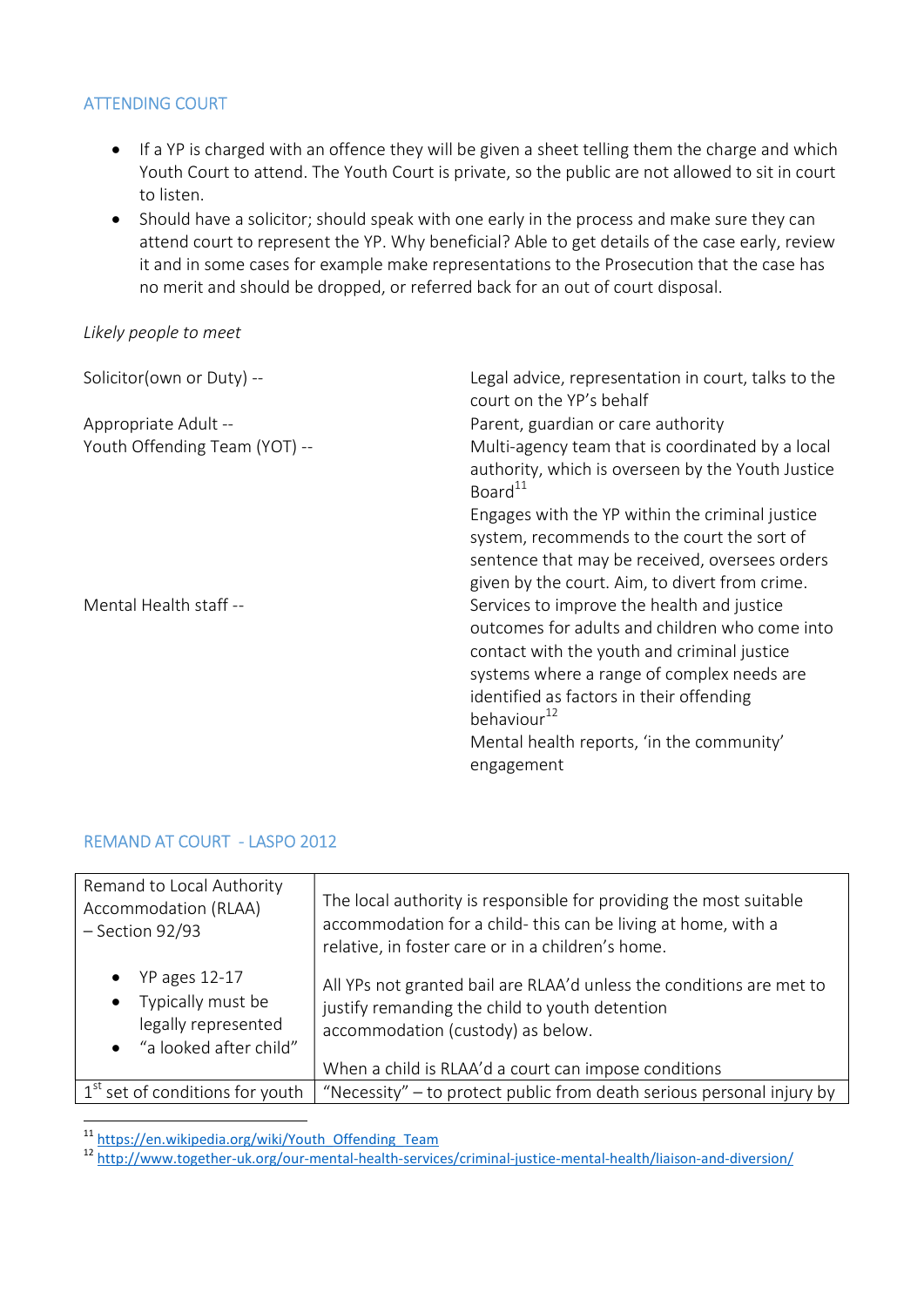| detention<br>- Section 98                                                                  | further offending, or to prevent commission of further imprisonable<br>offences                                                                                                                                                                               |
|--------------------------------------------------------------------------------------------|---------------------------------------------------------------------------------------------------------------------------------------------------------------------------------------------------------------------------------------------------------------|
| <b>YP</b> ages 12-17<br>Typically must be<br>legally represented<br>"a looked after child" | And "Offence" - a violent or sexual offence (as defined in Parts 1 and<br>2 of Schedule 15 Criminal Justice Act 2003) or imprisonable with a<br>sentence of 14 years of more in the case of an adult <sup>13</sup>                                            |
| $2^{nd}$ set of conditions for<br>youth detention- Section 99                              | "Necessity" – to protect public from death serious personal injury by<br>further offending, or to prevent commission of further imprisonable<br>offences                                                                                                      |
| <b>YP</b> ages 12-17<br>Typically must be<br>$\bullet$<br>legally represented"             | And "Offence" - one of the offences for which the YP is currently<br>remanded is imprisonable <sup>14</sup>                                                                                                                                                   |
| a looked after child"                                                                      | And "Sentence" - It appears to the court that there is a real prospect<br>that the YP will be sentenced to a custodial sentence for one or more<br>of the offences for which he or she is currently remanded <sup>15</sup>                                    |
|                                                                                            | And "History" – court is satisfied either there is a recent history of<br>absconding, or a recent history of committing imprisonable offences<br>while on bail or remand to local authority accommodation or youth<br>detention accommodation <sup>16</sup> . |

 YOT assesses the child and then the Youth Justice Board (YJB) decides whether a child is sent to a secure children's home, secure training centre or a Young Offenders Institution (YOI) $^{17}$ 

## TYPES OF INTERVENTION/ SENTENCE

- Clearly, case dependent, and YP dependent.
- $\bullet$  Out of court disposals<sup>18</sup> available at the police station
	- i. 'Triage' YP, for low level offences, is diverted away from formal court or out-ofcourt processes, and dealt with through informal measures- typically engaging with YOT. Police take 'no further action'. Early intervention but can be arbitrary.
	- ii. Youth caution/conditional caution  $-$  available at the police station if certain criteria met which include an admission of the offence<sup>19</sup>- even at court can sometimes

-

<sup>&</sup>lt;sup>13</sup> LASPO 2012, s98(3)

 $14$  LASPO 2012, section 99(4)

<sup>15</sup> LASPO 2012, section 99(3)

<sup>16</sup> LASPO 2012, Section 99(6)

<sup>17</sup> https://www.gov.uk/guidance/placing-young-people-in-custody-guide-for-youth-justice-practitioners

<sup>18</sup> https://www.gov.uk/government/publications/use-out-of-court-disposals/use-out-of-court-disposals-section-1-casemanagement-guidance

<sup>&</sup>lt;sup>19</sup> https://yjlc.uk/youth-caution/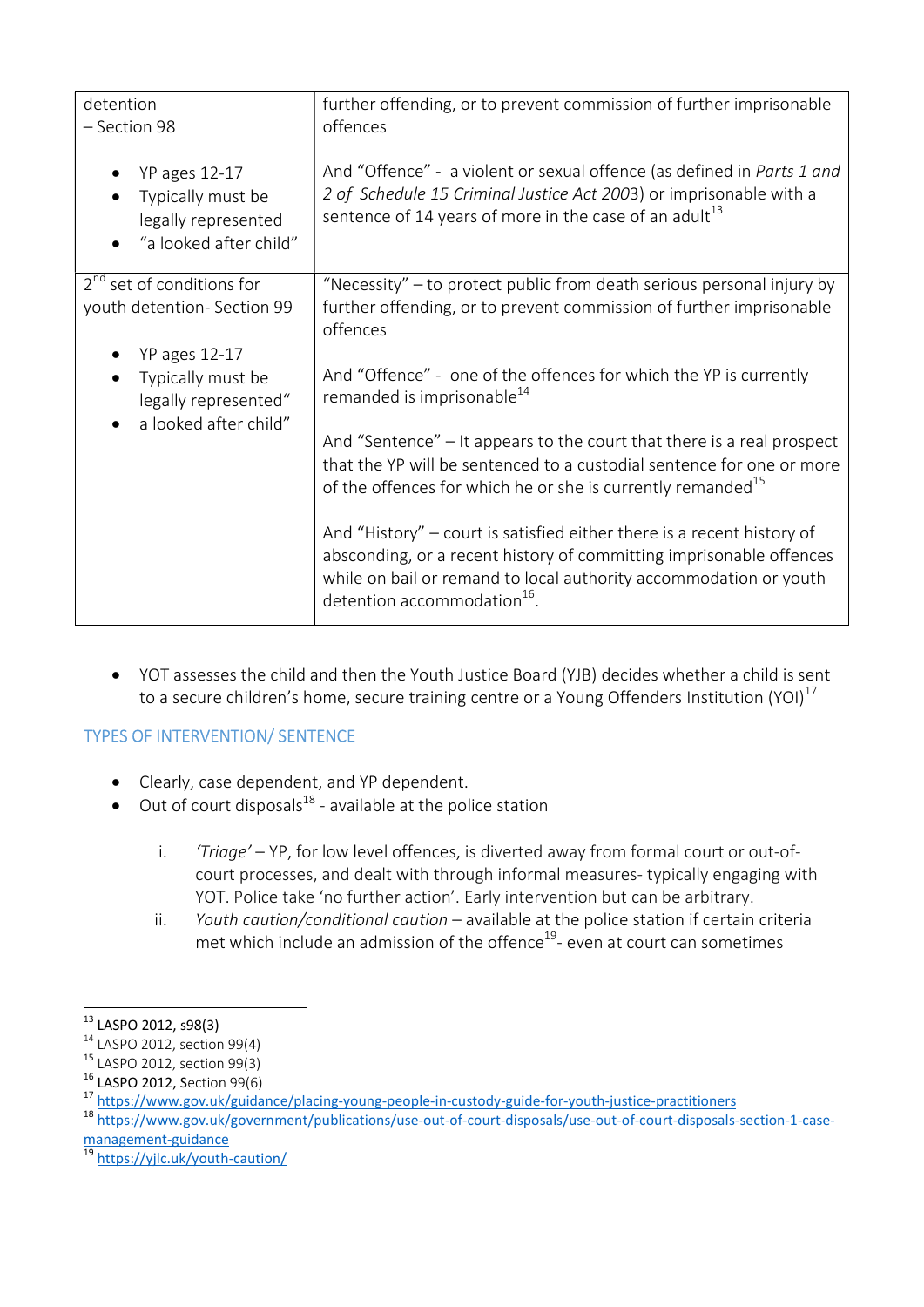"divert" from court back to the police station for this to be done provided the criteria are met. YP is notified to YOT, youth caution appears on a criminal record.

- Court disposals
	- iii. Referral Order A sentencing option for YPs who have pleaded guilty to an offence. If given a referral order a YP is referred to a Youth Offender Panel with a parent, guardian etc. The YP agrees a contract with the panel of things they should and should not do. A referral order can be from 3 months-12months. Typically a first time only sentence. Underpinned by Restorative Justice.
	- iv. Youth Rehabilitation Order (YRO), with or without "ISS" a community sentence given which has different requirements attached and can last up to 3 years, overseen by YOT. With 'Intensive Supervision and Surveillance', includes also electronic tagging curfew. ISS can be given as a bail package or as a sentence.
	- v. Detention and Training Order (DTO) aged 12-17 only, if deemed a persistent offender<sup>20</sup>. In youth custody for half the term, released under direction of YOT for other half. Open to be 'breached' by YOT for breaching requirements of the DTO. Maximum of 2 years.
	- vi. Section 91 custodial sentence where 2 year DTO insufficient grave crime or one of the offences given in Section 9 $1^{21}$

### LEGAL UPDATES

1) County Lines and Slavery/Child Exploitation

Home Office: Criminal Exploitation of children and vulnerable adults: County Line guidance : https://assets.publishing.service.gov.uk/government/uploads/system/uploads/attachment\_data/file/ 626770/6\_3505\_HO\_Child\_exploitation\_FINAL\_web\_\_2\_.pdf

"County lines is the police term for urban gangs supplying drugs to suburban areas and market and coastal towns using dedicated mobile phone lines or "deal lines". It involves child criminal exploitation (CCE) as gangs use children and vulnerable people to move drugs and money. Gangs establish a base in the market location, typically by taking over the homes of local vulnerable adults by force or coercion in a practice referred to as 'cuckooing'"

Child Criminal Exploitation: county lines gangs, child trafficking & modern slavery defences for children (JYLC, January 2018) https://yjlc.uk/wp-content/uploads/2018/02/Modern-Slavery-Guide-2018.pdf

"This YJLC guide will assist lawyers and professionals to recognise and assist children who may be the victims of child criminal exploitation (CCE), with a focus on the widespread problem of criminal exploitation of children by county lines gangs and the statutory defence under section 45 of the Modern Slavery Act 2015."

<sup>-</sup> $20$  having committed "imprisonable offences on at least three occasions in the past 12 months." Paragraph

<sup>6.5,</sup> Overarching Principles – Sentencing Youths, Sentencing Guidelines Council, November 2009

<sup>&</sup>lt;sup>21</sup> Powers of Criminal Courts (Sentencing) Act 2000